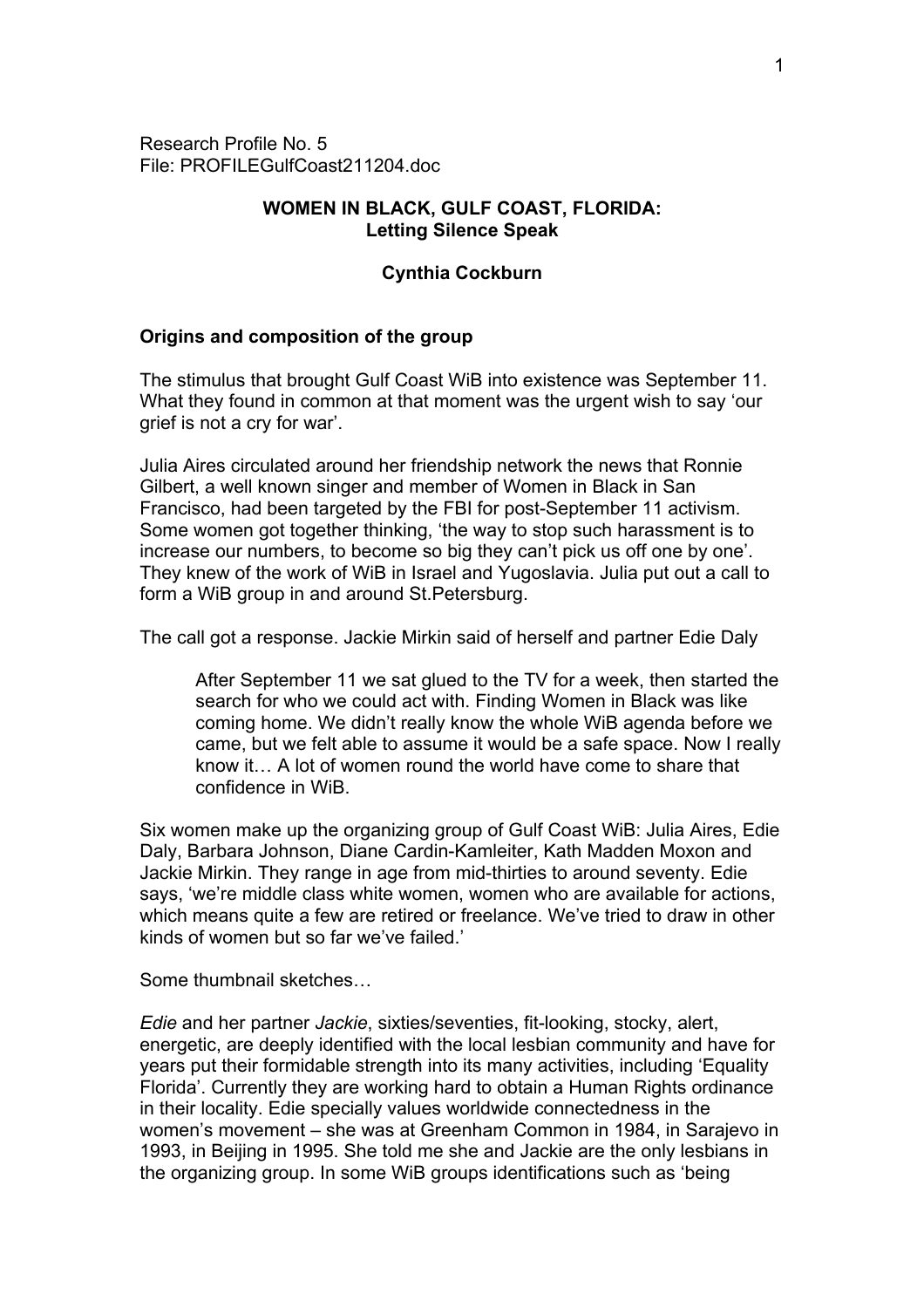lesbian' (or 'being Jewish') consciously shape choices of agenda. But Jackie says, in Gulf Coast, 'we've never discussed who is what. It's a spiritual thing that unites us, not categories'. Edie told me

I'm in WiB so as to work with straight women, the ones who live in patriarchy. My own life is as far from patriarchy as I can get it. To me it's all connected. My lesbian self, my human rights legal self, my direct action self, my peaceful self. I won't work in a space where I can't bring all those parts of me to the table.

*Barbara* found WiB through the Internet and was inspired by what she read of its mission. She's a profoundly expressive woman, who gave me the sense that her awakening at a certain moment to 'the way women and children are recipients of this unending, insane violence', her horror at 'the way so many innocent people round the world are dying so brutally' just precipitated her, almost despite herself, onto the street in protest against war. As she spoke of these things, deeply moved by them, she was near tears. Above all she loves Women in Black for the silence of its vigils, 'that you don't have to speak'.

*Julia* is a calm, lovely, understated woman in her sixties, with grey hair, a young face, gentle movements. She was active already in the women's movement in the seventies and eighties. Deeply touched by experiences as a volunteer in Nicaragua and Cuba, she became a Quaker. Peace has combined with women as her central concern. Almost two decades back she helped start a Peace and Justice Centre in Sarasota, where she lives, which was a coalition of WILPF, Grey Panthers, Quakers, Church Women United and others. Now, along with Barbara (above) and Diane (below) she's putting a lot of energy into the Green Party in Florida.

*Kath* is the youngest of the group, a totally unique, tall, well-built woman, survivor of many life struggles. Her young son, Raven, 8 years old, came to our meeting. His name is only one of several evocations around Kath of a punk/gothic aesthetic, seen in her many tattoes and her curious e-mail name: gravegirl. Joining WiB and the Green Party are just two signs of how she's been re-evaluating her life since 2001 - as have (she feels) a lot of people in the USA. A strong motivation for Kath is opposing violence, the routine illtreatment she sees around her in the community. Becoming a mother sharpened all these perceptions.

How to describe *Diane*? She's a professional accountant, late forties, a French-Canadian, Quebecoise, hints of a French accent. She has an unforgettable enthusiasm, humour, responsiveness. In fact I chose to fly to this WiB in Florida (despite the attractions of scores of other WiB groups around the USA) just because I couldn't resist the warm personality that leapt out of her e-mails. A very formative experience for Diane was teaching in the desperately poor and troubled country of Haiti, not so far from Florida across the Caribbean. She and her partner Mark, along with Barbara, Julia and Kath, put a lot of energy into the Green Party and bring green values to WiB.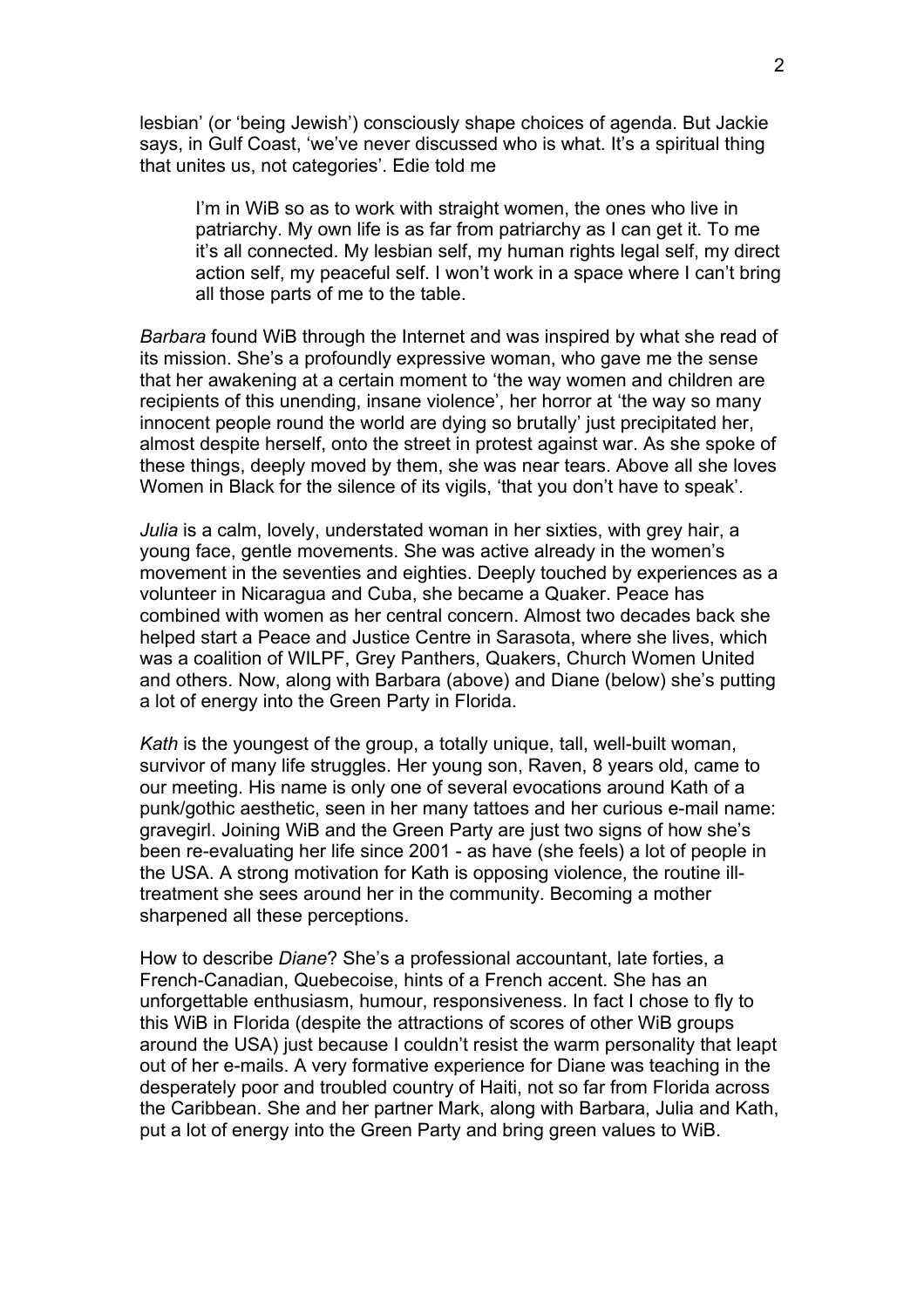### **Organizing, communicating, acting**

### *Organizing*

Organization in Gulf Coast WiB is minimalist. The core group may perhaps meet three times a year. Barbara says, 'we're exceptional in how much we can get done by phone and e-mail, because of the harmony in our group.' She says they're not competitive, there are no hard feelings or arguments. Leadership is truly shared. People take their own placards to the vigils and other events but there is an understanding that these are not aggressive. Edie for instance says she doesn't even like 'no to war', 'no to bombing' because these phrases contain the violence within them.

#### *Communicating*

They keep in touch by phone and e-mail. Their collective address [womeninblackgulfcoast@yahoogroups.com](mailto:womeninblackgulfcoast@yahoogroups.com) is an interactive list, on which there are fifty or sixty names. A website is on the way. Diane takes a good deal of initiative in both local and international communications. She is on the English and French-language WiB international e-lists, and also subscribes to <womeninblackuscaucus> , transmitting news to and from the local group. WiB women perhaps always vary in the amount of regional and international communication they want, or can tolerate. Jackie feels she could do with more, relishes global connectedness. Others feel happy for Diane to filter the news.

#### *Acting*

WiB-GC doesn't hold a regular vigil (summers are too hot here). They tend to organize vigils or other actions to mark certain occasions. Diane recalled several events on the beach. Once, they wore the famous three black dresses and photographed the striking image of these sombre costumes on the sandy shore. They've done drumming and dancing on the beach in the name of WiB; an event with Native American women; and other inspiring and beautiful things. She said 'a bit of our identity here is that we schedule events round dates – international women's day, Martin Luther's birthday - and so we celebrate more than we mourn. We like to celebrate life and to party'.

This WiB have no particular physical site they've made their own. Responding to a call for solidarity actions in December 2001 by Gila Svirsky and other women in Israel, they drew 100 women into a walk through St.Pete, doing 2 minute silent stands at certain points. 'A startling silence.' When the invasion of Iraq approached in early 2003 they held a vigil in front of the offices of the mainstream newspaper in St.Petersburg. Their message to the editor was '30% of people round here are opposing the war, why don't you give them 30% of the coverage in your paper?' They also take the WiB banner to other organizations' frequent 'cornering' and protests, and of course they join the major demonstrations of the mainstream antimilitarist/antiwar movement. The focus of protest here is the local base, McDill, the central command for US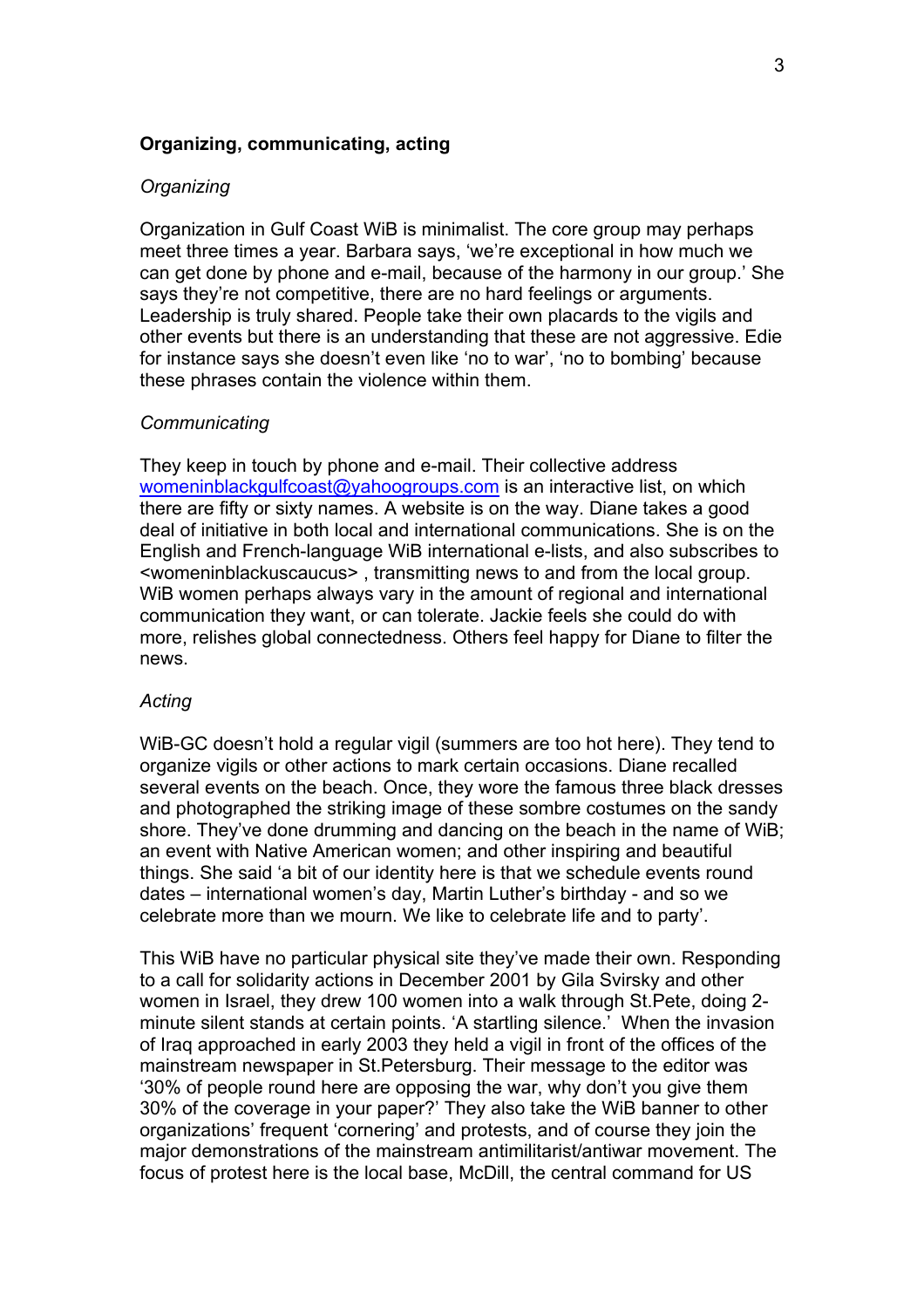Forces Middle East, bristling with security. 'It's where the US top brass come together to strategize for the war on terror'.

But for my visit in May 2004 the group did organize a vigil. We were a line of six or seven women and two men, standing in the shade of two enormous, ancient, banyan trees, in a grassy place where the sea could be glimpsed twinkling through palm trees. We had a few simple banners and placards, one saying 'Peace cannot be achieved by violence'. We began in a circle, while Julia quietly drummed for us and Jackie read a passage from their leaflet.

# **Focus and strategy**

# *The 'War on Terror'*

The focus of WiB Gulf Coast's activism is war – specifically the policies of the Bush administration in its 'war on terror'. Women take their politics visibly into the outside world for (it seemed to me) two reasons. One is to have an effect on yourself, the other to influence passers-by.

The former was expressed well by Edie. She said engaging in WiB was important in 'validating my own inner values'. She said, 'I don't do it for the passers-by, but to be together with those women I stand with. For me it's the camaraderie. So I don't feel so alone. It's for changing myself'. Others said something like this too, that they were 'doing an individual action together because we like each other'. Yet, Edie also manifests, in the next breath, the other motivation – suggesting change to others. She went on to say, 'I only changed, myself, because I once saw someone else doing something and went and found out about it. So maybe someone could ask, seeing me there: what is it to be non-violent?'.

One of the others (I can't recognize the voice on the tape here) told me

We have to fight ignorance with knowledge. Education here is terribly poor. People don't know basic geography even. We're in the Bible Belt here, but they don't know we are bombing the valleys of the Tigris and Euphrates, lands of the Old Testament.

They aim to raise the consciousness of the people in their community, if necessary 'changing people one by one', 'hoping we may empower some one other person who was feeling alone', 'hoping they might get more courage to come out and join us'.

I asked whether they saw a route, a pathway, leading from changes they may work in the mind of the individual passer-by on the street through to changing the minds of politicians. Barbara was explicit about this. She said she felt that, despite a nominally representative mode of government it was little use to contact local congress members. On the other hand, 'If we stay at home, the government and military will think we don't care what they're doing'. When I pressed her: 'So when you go out on the street do you visualize a route to Bush? Will he know you care?' She replied, 'Bush says he doesn't pay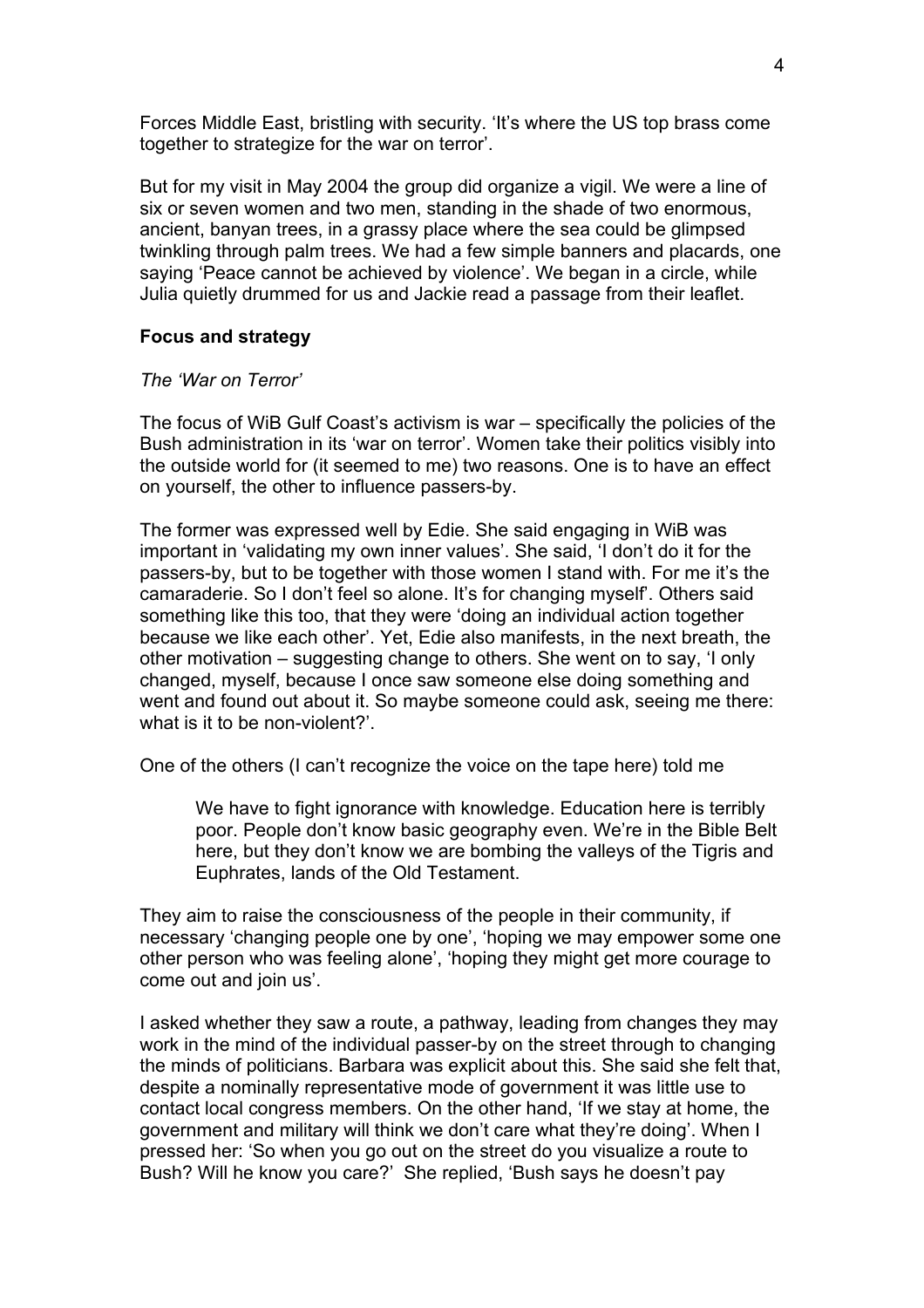attention to demonstrations. But the rest of the world does. Our protests get archived and recognized.' So the strategy, as I've found with other WiB groups, can be visualized as acting locally, seeking to change individual minds, which will encourage people into collectively manifested protest, amplified by the media, to ultimately reach decision-makers.

#### *Letting silence do the speaking*

The group pursue this goal by modelling respect and non-violence in the symbolic way that's readily available to them: *silence*. A silence that startles, that wins attention. That models rather than teaches. Their principal and perennial statement reads like this:

The silenced ones who cannot talk for themselves are: the women, the children, the mothers, the fathers, the sisters, the brothers, the aunts and nieces..., all the humans deprived of their capacity to say: "enough of this already -- enough!"

Our silence provides an opportunity for the birds, the crickets, the squirrels, the lizards to express themselves, letting us hear their sounds and music of peace. Our silence lets them all show us all the peripheral beauty we are destroying everyday.

Our silence lets the land resonate by herself -- making us more aware that all the noise we make as humans is covering up our deeds of destruction pursued by greed while creating great distraction.

A distraction that victimises everyone.

A distraction that allows us to omit the forgotten ones.

*We maintain silence as a loud sound addressed to all the misguided leaders of this planet.* 

They never tire of repeating these few words, which in a sense sum up their whole message and make other words redundant.

So, silence is clearly Gulf Coast WiB's trade mark. More than a trade mark – a key strategy. In January 2002, when three thousand men and women gathered at the gates of McDill, there was a podium and speeches. When WiBs turn came they distributed a flock of white paper doves among the crowd. And then they used their allotted time on the podium – all five minutes of it - to practice silence. Many felt this said more than all the words spoken into the microphone that afternoon.

Interesting - because silence in this place confronts sounds of terrible import. When the invasion began you could hear roaring planes, they told me, taking off from the runways of McDill to bomb Iraq. 'We heard the very sounds Iraqi women would hear a few hours later. From one Gulf to another!'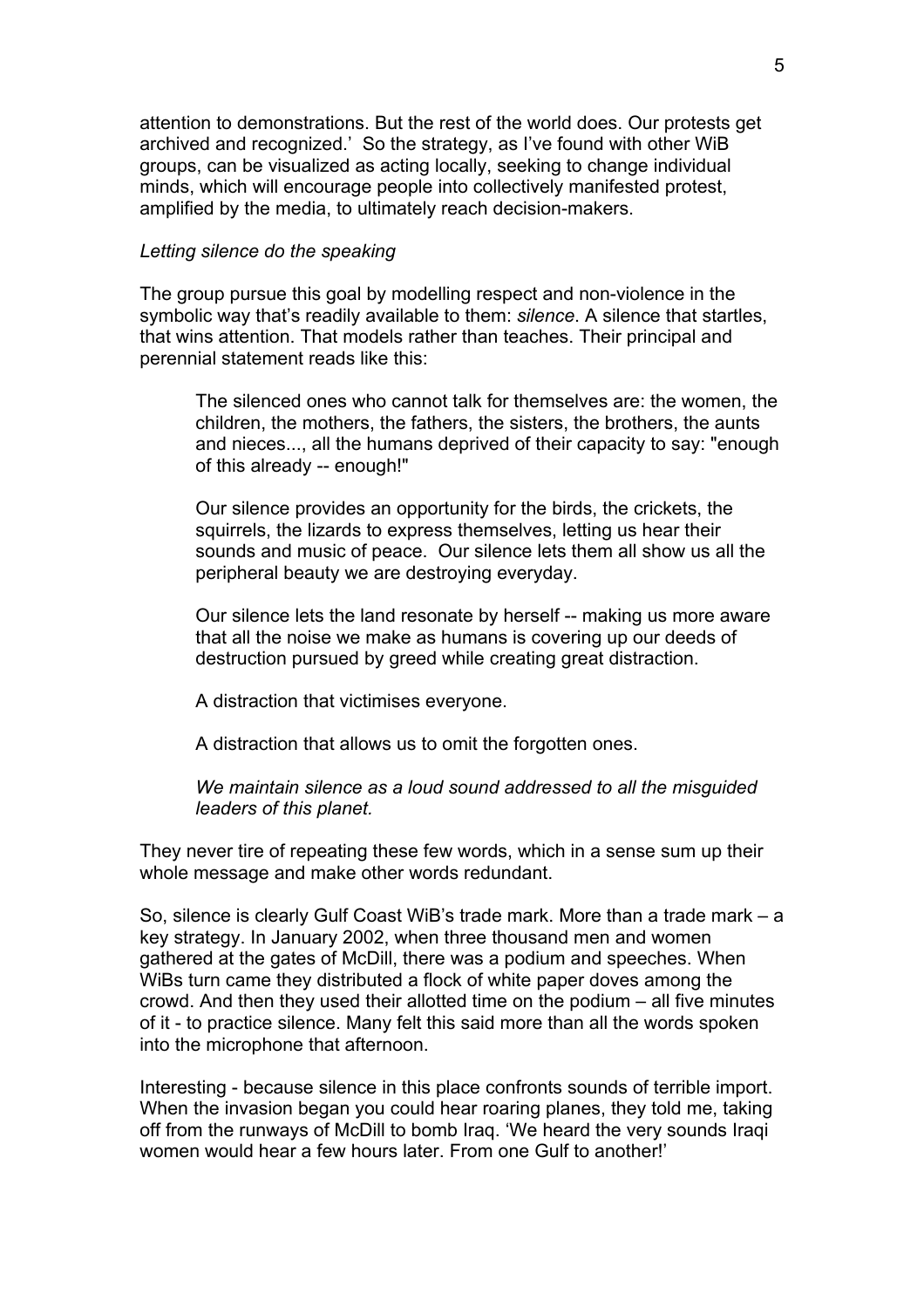#### *The violence of patriarchy*

If the US government's pursuit of war as foreign policy is the sharp focus of Gulf Coast WiB, there's also an underlying concern about violence more generally, for instance violence in the home and community; and the violence of our practices of production and consumption.

Julia said 'We try to say more than just "no war in my name", to bring in the local as well as the global. For example, domestic violence features in our leaflets'. An incident in Kath's life had brought home to her the violence of US gun culture, the violence of those who invoke the death penalty, the state violence that enacts it. And the night I arrived in St.Petersburg I was made aware of the localness of violence by riots on the street in connection with a court case in which a black family had been refused compensation for the shooting of their 18-year-old son by police when he was pulled up during a traffic stop. The town was on the point of exploding with African Americans' anger and despair, white Americans' racism and fear.

The group's overlapping membership with the Green Party exemplifies the link they make between violence and the environment. Diane said, 'It's the war that brought us out. But we do see that really everything's connected – exploitation, our consumption practices.' A practice of non-exploitation and non-violence is therefore central for the group, and is exemplified in their link to the Quakers – not just through Julia's membership but because the Quakers are well-known and respected locally and are a fine model of nonviolent process. If Diane consciously echoes Green thinking when she says 'We must not just talk the talk, but walk the walk,' she echoes Quaker thinking when she says 'The quietest voice at the table must be heard'.

#### Jackie said

WiB is the place I try to focus just on non-violence. Other things I'll act on, but not necessarily in WiB. Here I try to remain as focused as I can on my need to find non-violent ways of communicating with people who don't agree with me. In our WiB flyers we talk about 'all victims of violence'.

For Edie, beyond and behind the violence is power. Specifically, patriarchal power. 'It's patriarchy. It's power over, instead of shared power, power from within.' Edie is totally for revolutionary change: the patriarchy has to go, with all its structural violence and internalised oppression.

#### **Co-operation with men**

Like other WiBs, WiB-GC, based in St.Petersburg, are a small part of a large mosaic. They operate in an environment that includes a few other women's initiatives and many more mixed ones. Edie and Jackie belong to a neighbouring lesbian WiB as well, some miles away in Gulf Port where they live. There's a WiB in the city of Tampa too. In St.Pete there's a mixed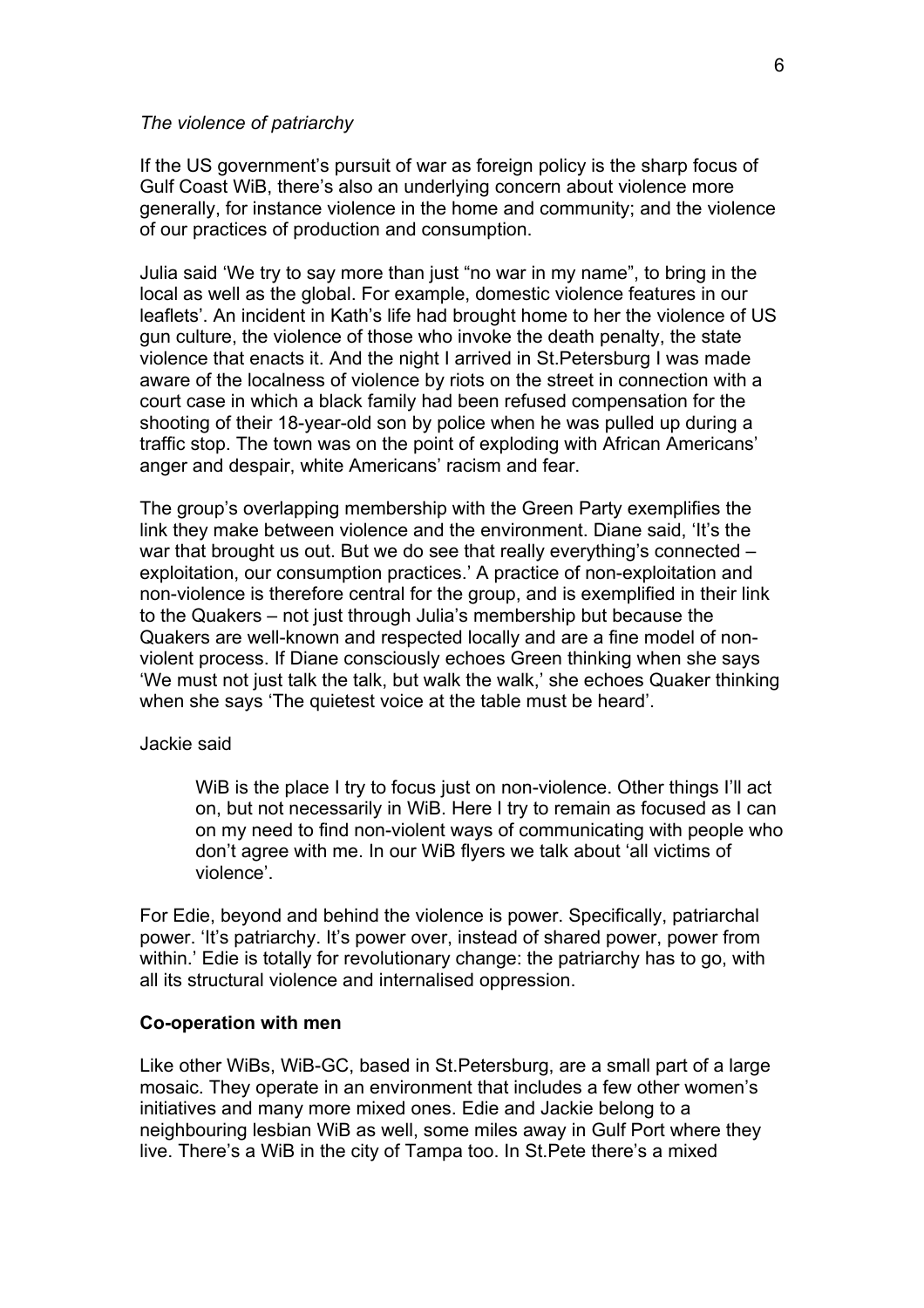Coalition for Peace, holding weekly vigils downtown, while the form taken by the post-9/11 national coalition in Florida is United Voices for Peace.

The women of WiB encounter a problem with the masculinism, both of leadership and of style, in the mixed groups. Edie said, 'Even LGTB and Gay Pride is male dominated!' When the group participated in the mass UVP event at McDill they requested (and always do) that the speakers be equally women and men. Diane said, 'Militarists and anti-militarists too often sound the same. WiB tries to change the rhythm, the sound, the words that even men say....' They are very clear about the terms of their participation. 'I don't want to give myself into the hands of a leadership that I don't know where it will lead me. I want us to keep responsibility in our own hands'. She had felt the need to create a women's caucus even in the local Green Party.

With such awareness of a damaging masculinism in the surrounding movements, the inclusion of men in Gulf Coast WiB activities clearly didn't just happen by default. The six women in the organizing group came to women's activism by different routes. Some have long been comfortable with the word 'feminism' – indeed they might well feel they were among those who invented it! Others have become comfortable with it by seeing in practice what it means to the ones who use it. They all value a women's space in a world dominated by men. But they are open-minded about inclusion of some men in their activities. It is Diane and Julia's husbands who usually come along. Another regular is a Vietnam veteran. Before I came to St.Pete, Diane had written to me

Here in WIB-GC we welcome 'allies'. We define them as being men and children who stand with us and support our stand. Yet, they are not part of the decision-making process. It is a conscious collective decision we took at the beginning of our path, having learned from the past and the feminist experience of prior generations who came to regret the inclusion of men in their decision-making processes. Our allies here are fine with this model of decision-making -- as true 'allies' should be ;-)

In fact, WiB-GC have a particular reason to be proud of their men. Everyone had seen those startling photographs of women of Marin County spelling out the word 'peace' with their naked bodies, in the stunt they called Baring Witness. It was Gulf Coast men who took up the challenge (and off their clothes) to write their mantra with their bodies, vulnerable and pink on the bright green grass, under the eye of the camera.

# **Some of the things my visit to Gulf Coast WiB made me think about**

### *The formative nature of links between WiBs and their local environments*

For instance, the significance in this WiB of the Quakers, in part mediated through the experience of prior local peace work and local lesbian organizing that had been strongly shaped by Quaker process; and the significance of the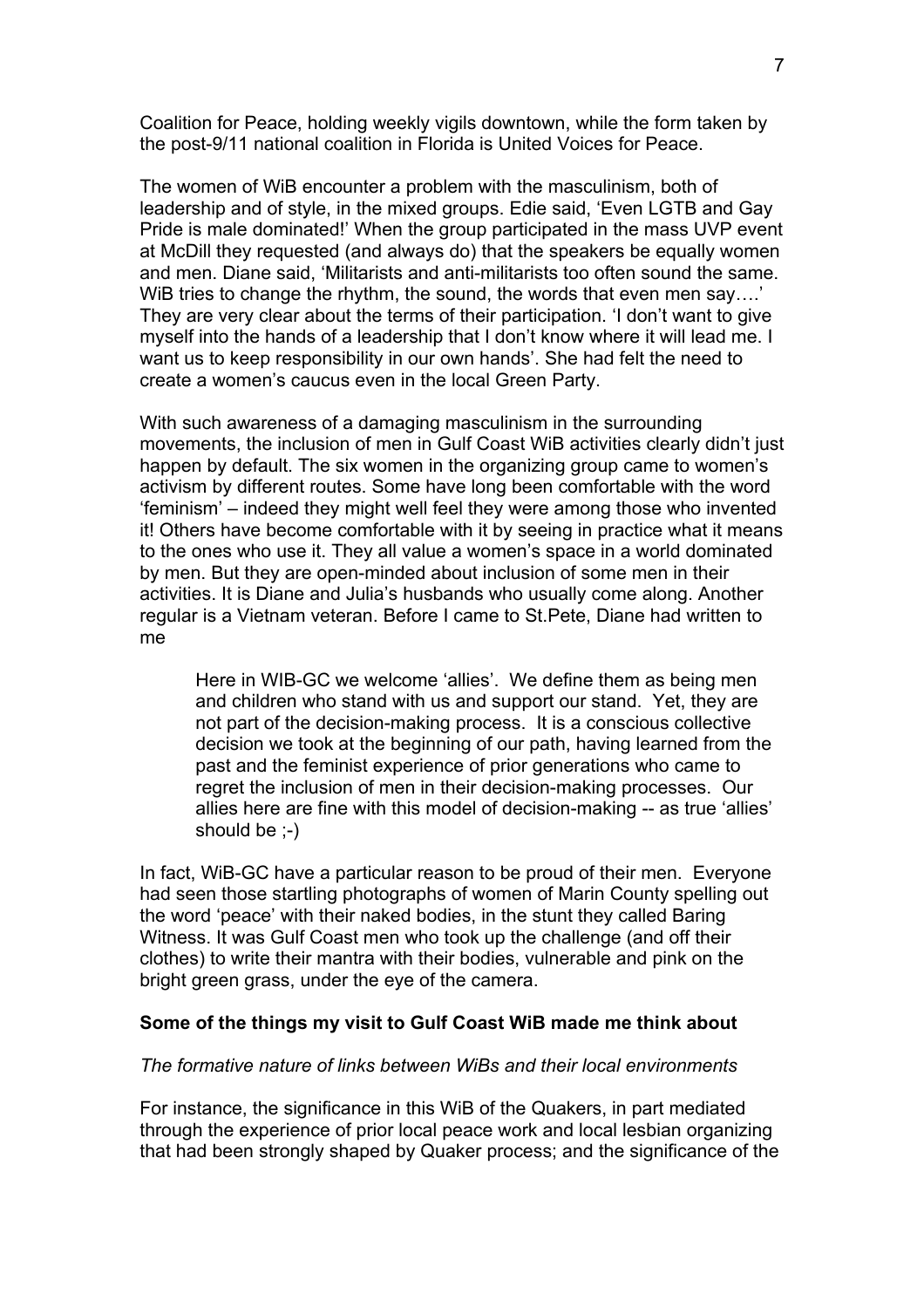Green Party in defining an agenda that includes not only violence against women and in war but also violence against all life, and the earth itself.

# *The importance of a woman who communicates*

I can see here how it's almost of defining importance, both in creating the reality of a local group, and in rendering it part of a global social movement, that a woman is prepared to play the role of communicator. It's Diane here in WiB-GC who does what's needed to channel information to and fro between members of the small core, the larger local group and the WiB international network, as well as tap into wider sources for political and feminist news. A similar role is played elsewhere, e.g. by Naomi in New York Thursday group, Stephanie in New York Wednesday group, and so on.

# *The perennial ambiguities around women / gender / working with men*

In St.Pete I found the tensions I'm now becoming familiar with:

- between the wish for a women's space, and acknowledging that the only way forward is to help men change;
- between the conviction that women have something very particular to bring to issues of war / peace, and the belief that women and men are not essentially different in this or any other respect.

Thus, Jackie could say 'I'm *not essentialist*. It's feminist politics and theory that does it for me'. But is it so easy to abstract from the sexed and gendered body? Edie admitted that for her it had been a by-no-means-easy step to fully accept transgender members into the lesbian community in which she and Jackie are so significantly grounded. There is, I think, a feeling that if you believe, when it comes to transformative change, that 'gender relations', rather than 'womanhood' is the key concept, then you should act on this perception politically, and seek male allies. On the other hand, you can speak in a language of womanly values, marking an essentialist difference between women and men, as Julia did when she told me 'Men have a more violent and aggressive nature; *we're nurturing*, we have more of a concern for life'… without it implying separatism. She readily welcome men's presence on WiB actions.

It's as though a contradiction runs through both our reasoning *and* our feelings. Our thoughts flip between essentialism and anti-essentialism. And our gut reactions make us want to step aside from men and at the same time hold close to them. But then I say to myself 'How can we possibly expect to have resolved this conceptual dilemma in little WiB, when it's a central contradiction of the entire women's movement?!' A contradiction, what's more, that this week has left us giddy with confusion and wracked by distress, as every newspaper in the country shows photographs of laughing US women participating, with US men, in the humiliation and torture of Iraqi men in Abu Ghraib prison.